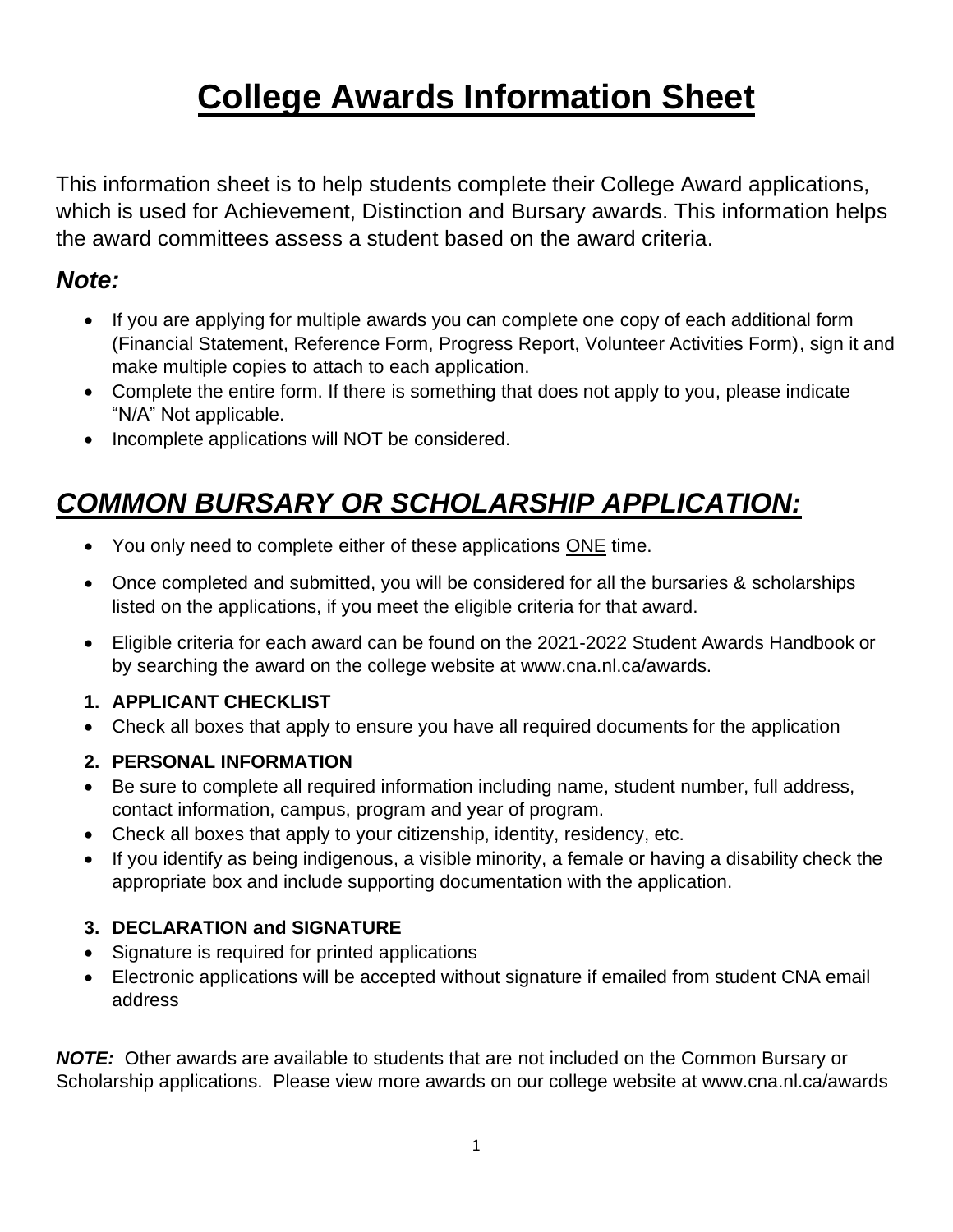# *FINANCIAL STATEMENT:*

### **1. STUDENT INFORMATION**

• Enter your name, age, student number, campus, program, and year of program.

#### **2. LIVING SITUATION**

- Check all boxes that apply to your situation while attending college. If you will live at home, if you will live away from home, are you married/common law, and have dependents.
- If you check that you will live away from home, you must include the distance in kms from hometown to college. For example, if your permanent home is Corner Brook, but you are attending college in St. John's then its 690 kms.
- If have dependents, you must include how many.
- Check the box that best describes your combined parental/household income.

#### **3. COLLEGE FUNDING**

• Check all boxes that apply to your funding sources while attending college.

### **4. CIRCUMSTANCES FOR CONSIDERATION**

- If you have any circumstances that you feel will have an impact on your college funding, please provide a description and it will be taken under consideration.
- You can attach a separate sheet if more space is required.

### *Page 2.* **STATEMENT OF FINANCIAL NEED:**

### **Estimated Resources:**

- Complete all sections
- If a section is not applicable to you, please put " $\emptyset$ " in that section.
- Please ensure totals are inserted at the bottom
- You may be asked to provide documentation of your expenses (i.e.: rent receipts)

### **Personal Contribution (per semester)**

- Savings: Personal savings & RESP
	- $\circ$  If you have any savings for school indicate it here only that amount for your fall semester. Not the total amount. For example, you may have a 25,000.00 RESP but you get 5,000.00 per semester.
	- o The amount you saved during summer employment, divided by the number of semesters this academic year.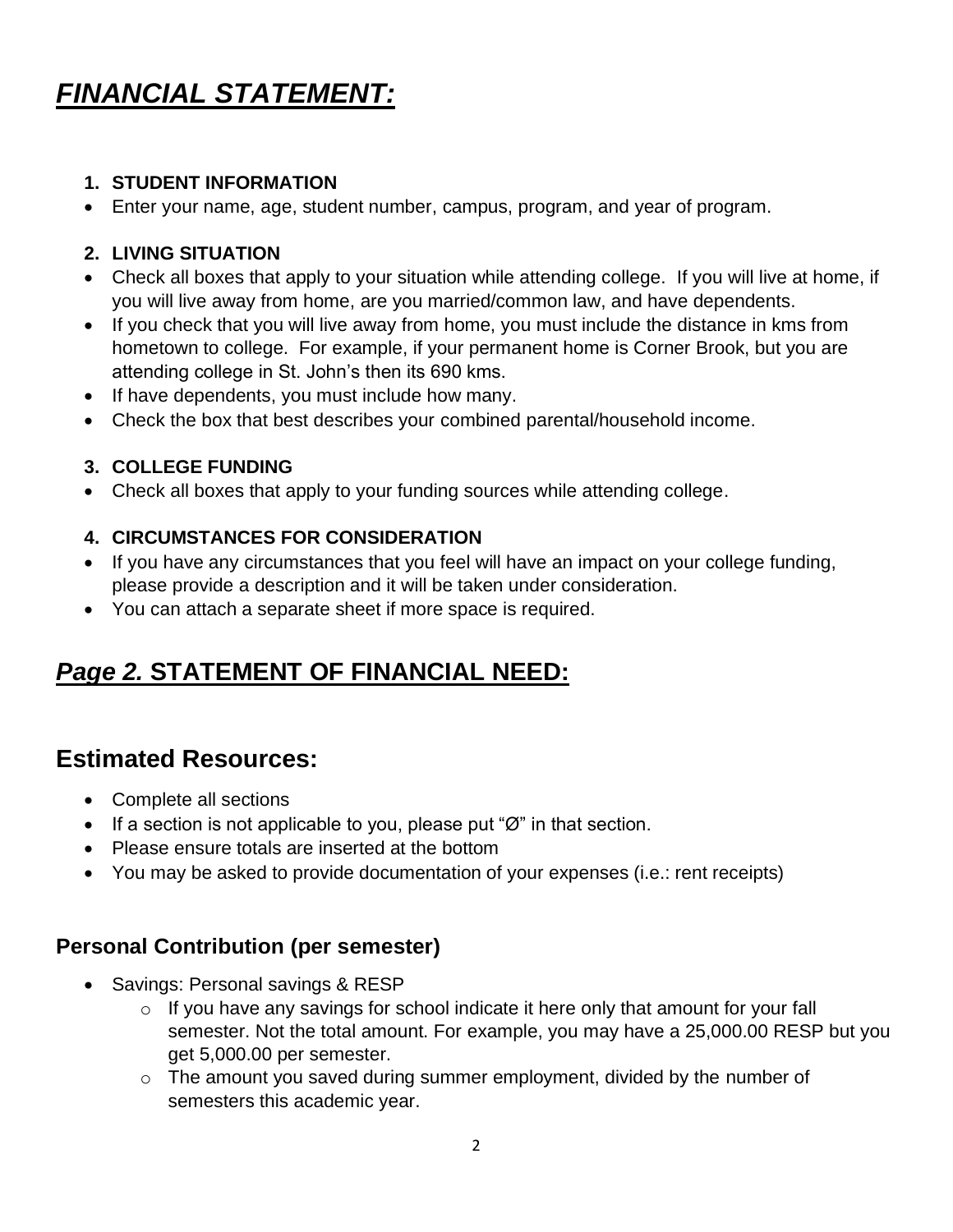- Income from employment while attending school (during a 16-week semester)
	- $\circ$  If you will be working while attending school (i.e.: a part time job) indicate approximately how much money you will make during the 16 weeks
- EI (Employment Insurance) benefits per semester while studying
	- o How much EI benefits will you receive during the 16 weeks. For example: if you will get 100.00 per week. Record 1600.00 in the box.
- Funding (i.e.: IPGS, First Nations). Specify agency:
	- o If you are getting any funding from a sponsoring agency/ group indicate how much you will get during the 16 weeks. In the space provided record the agency (i.e.: IPGS or First Nations).
	- $\circ$  Don't forget to add your tuition fees if this is included with your funding from a sponsoring agency.

### **Student Assistance (per semester)**

- Provincial Grant (per semester)
	- o How much money you received in provincial grant on your Student Financial Services Assessment, it will show as NL Student Grant. Only record for the fall semester.
- Federal Student Grant (per semester)
	- o How much money you received in federal grant on your Student Financial Services Assessment, it will show as CSG-FT or GSG-Students with Disabilities. Only record for the fall semester.
- Bursaries, Scholarships, and Awards
	- $\circ$  If you won any awards for the academic year you can divide the amount of the bursaries, scholarships and awards you have by the number of semesters. For example, if you won a 2000.00 bursary and you have two semesters this year, you will enter 1000.00 for the Fall semester.
- Tuition Vouchers (SWASP, etc.)
	- $\circ$  If you received any tuition vouchers such as tutoring for tuition or a summer SWASP position you can total the amount and divide by the number of semesters. If you received 1000.00 in total and have two semesters in the 2021-2021 academic year you can enter 500.00 for the fall semester.
- Other income: (i.e.: CPP, Pension Benefits etc.)
	- o If you are receiving other income such as Canadian Pension Plan or Child Tax Benefits enter how much you will receive during the 16 weeks. If you will get 50.00 per week enter 800.00.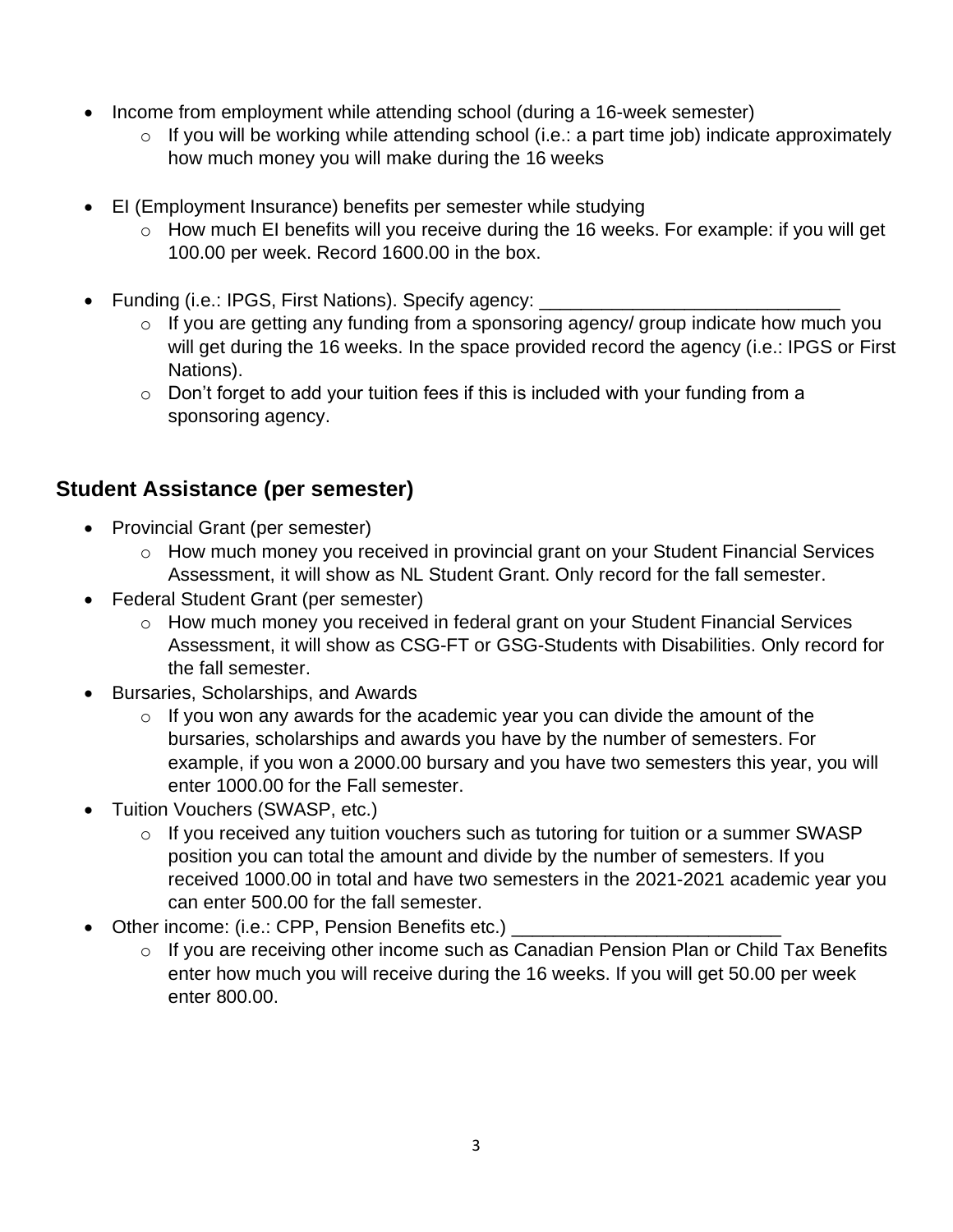### **Other Contributions (per semester)**

**Note:** Contributions indicates the amounts are not borrowed or need to be paid back.

- Contributions from parents/ guardians
	- o How much money will your parents/ guardians contribute during the fall semester or 16 weeks. If parents / guardians will give you 2,000.00 enter it here.
- Contributions from spouse
	- o How much money will your spouse contribute during the fall semester or 16 weeks. If spouse will give you 1,000.00 enter it here.

### **ADD 1-13 to show your Total Resources Per Semester**

• Add all of the amounts from 1-13 in the Resources column and enter the amount

### **Debt- Related Resources (per semester)**

- NL Student Loan (per semester)
	- o How much money will you receive in provincial loan from Newfoundland & Labrador government. On your Student Financial Services Assessment, it will show as NL Student Loan. Only record for the fall 2021 semester.
- Federal Student Loan (per semester)
	- o How much money will you received in federal loan on your Student Financial Services Assessment, it will show as Canada Student Loan. Only record for the fall 2021 semester.
- Credit Card/ Bank Loan/ Student Line of Credit Loan (per semester)
	- o How much money are you borrowing from a bank or financial institution such as Bank of Montreal or Scotiabank for the fall semester. **Note**: calculate only the money you are borrowing for the fall 2021 semester. Do not include credit card debit borrowed prior to starting college in 2021.
- Other (please, specify): \_\_\_\_\_\_\_\_\_\_\_\_\_\_\_\_\_\_\_
	- o If you are borrowing money from a source not stated above, you can indicate here.

### **ADD 14-17 to show your Total Debt-Related Resources Per Semester**

• Add all of the amounts from 14-17 in the Resources column and enter the amount

### **ADD 1-17 to show your Grand Total of Resources Per Semester**

• Add all of the amounts from 1-17 in the Resources column and enter the amount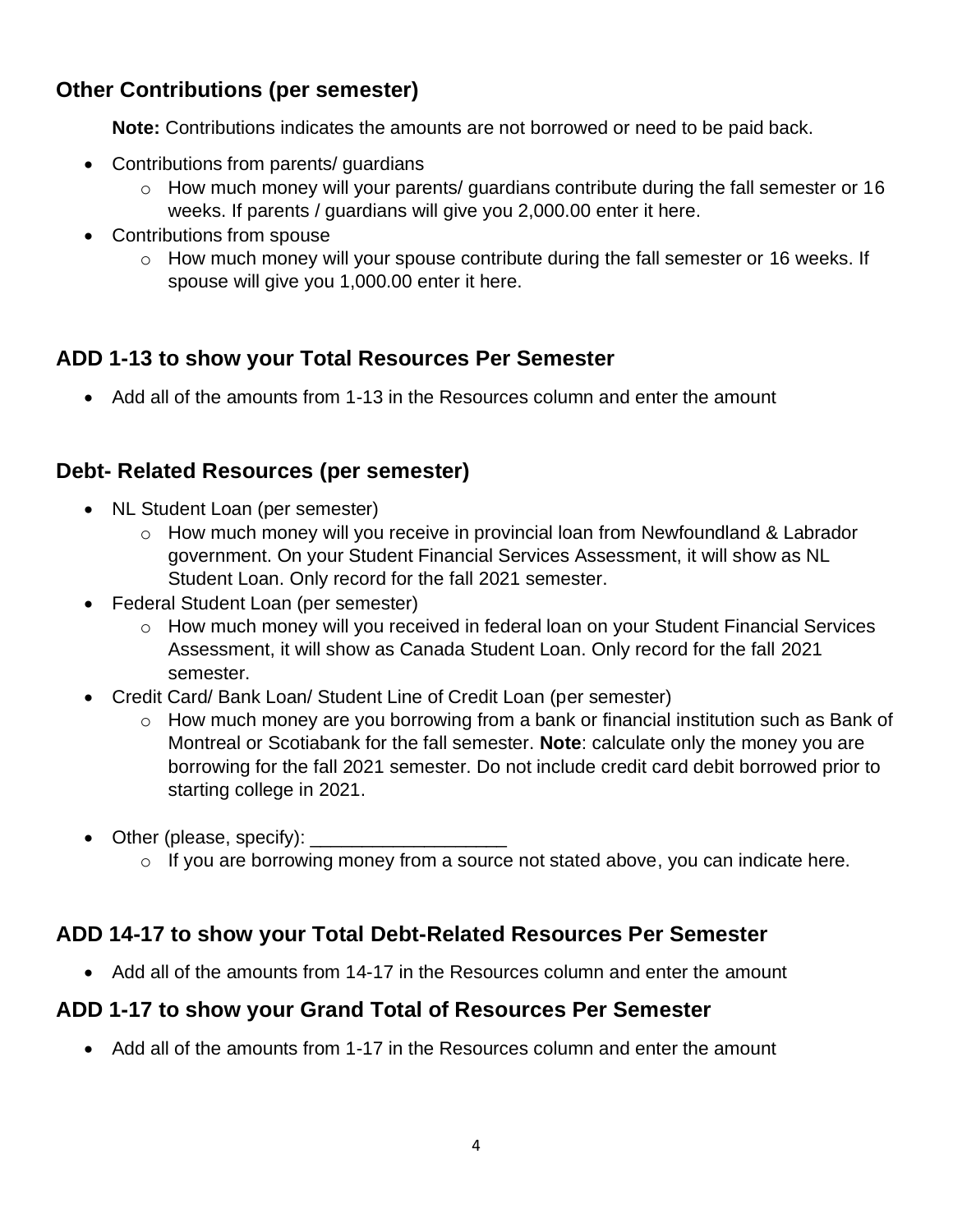### **Estimated Expenses**

- Complete all sections
- If a section is not applicable to you, please put " $\emptyset$ " in that section.
- Please ensure totals are inserted at the bottom

### **College Expenses (per semester)**

- Tuition/Fees (i.e.: audit fees, exam fees, confirmation fee, certification fees, etc.)
	- $\circ$  Total how much your tuition fees, and any other fees for the fall 2021 semester
- Books
	- o Total how much your books will be for the fall 2021 semester
- Equipment and Supplies
	- $\circ$  Total how much your equipment and supplies will be for the fall 2021 semester
- Field Trips
	- $\circ$  If you have any field trips as part of your program total how much your field trips will be for the fall 2021 semester.
- Health & Dental Insurance
	- o How much will your health and dental insurance be for the fall 2021 semester. If you are opting out of Health and Dental do not include it.
- **You can refer to the Program Cost Form for costs**

### **College Transportation Expenses (per semester)**

- Transportation Private vehicle owner
	- $\circ$  If you have your own vehicle, how much will your transportation cost during the semester. This can include vehicle payments, insurance, gas and maintenance. For example, if your car payment is \$75.00 per week, insurance is \$25 per week and gas is \$30 per week, the total will be \$2080 for 16 weeks. (\$130 x 16 = \$2080)
- Transportation Public (i.e.: bus, taxi, carpool)
	- o How much will your transportation cost during the semester. If you live in St' John's and purchased a student semester bus pass, the fee \$275. If you carpool and the owner charges you \$25 per week, the total is \$400.00.  $(25 \times 16 = $400)$
- One return trip per semester from permanent residence to college.
	- o Transportation cost to travel to college at the beginning of the semester and to return home at the end of the semester. Calculate \$20 per 100 km, for example if you live in Rocky Harbour and attend college in Bay St. George, the distance is approximately 200 km, return trip will be 400 km. 400km divided by 100km = 4. And  $4 \times $20.00$  is \$80.00. The cost for one return trip is \$80.00.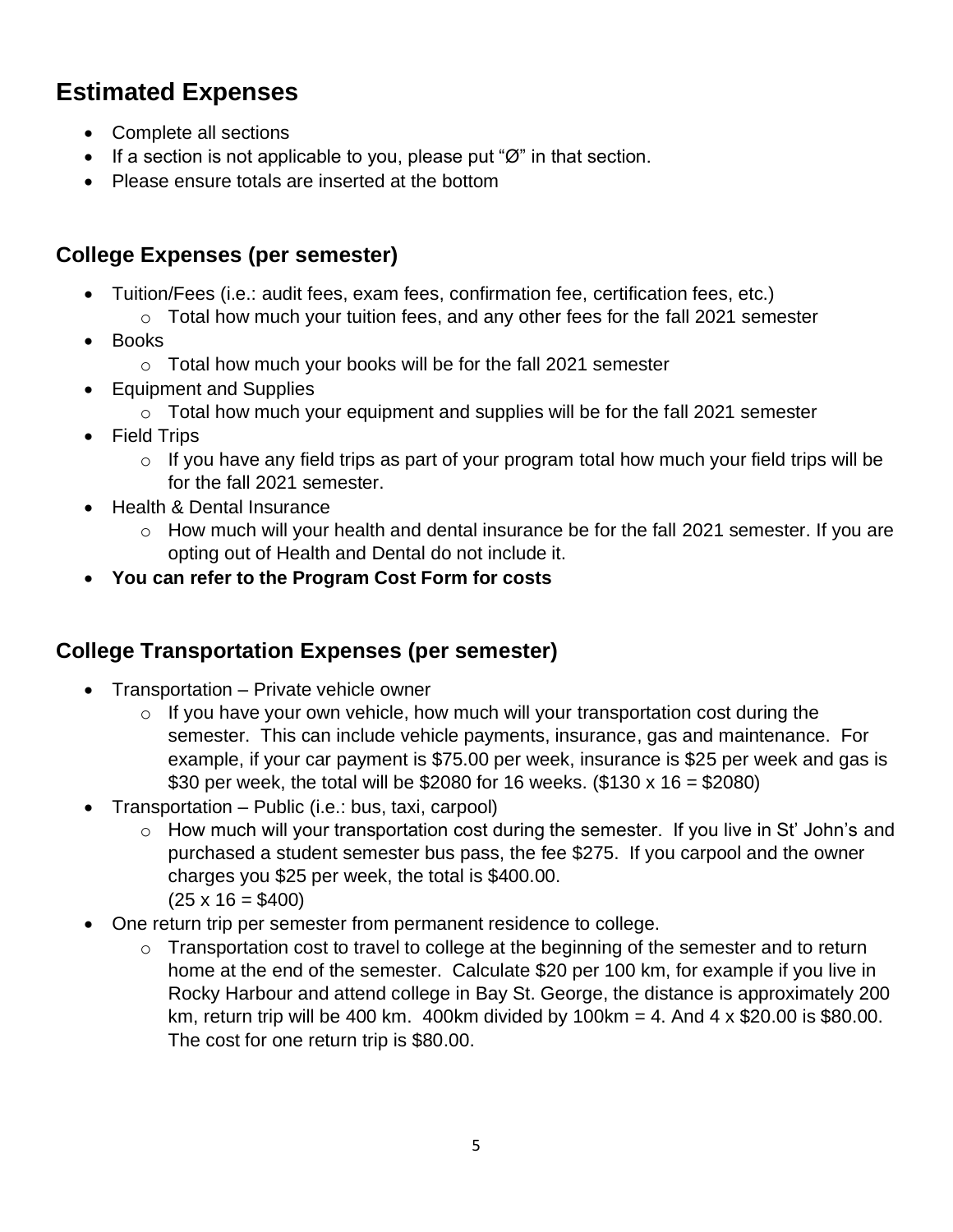### **Living Expenses (per semester)**

- Rent or Mortgage Room / Apartment
	- o How much will be your portion of rent or mortgage for 16 weeks or the semester. If you pay \$100.00 for week for a boarding house the total will be \$1600.00. If your portion of rent or mortgage is \$500.00 per month your total amount will be \$2000.00.
- Food/ Meal Plan
	- o How much will you spend in food or a meal plan for 16 weeks? If you spend \$50 per week it will be \$800.00.
	- $\circ$  If you have dependents and spend \$150 per week it will be \$2400.00.
- Utilities (i.e. Heat & Lights)
	- $\circ$  How much will you spend in utilities for the fall 2021 semester. If you are in a boarding house, you won't have this separate cost. If you rent an apartment / house, it may be separate from the rent or included. If you pay \$150.00 per month in utilities your total amount is \$ 600.00.
	- $\circ$  If you have roommates and your portion is only \$60.00 per month, then you total is \$240.00.
- Phone
	- $\circ$  How much will you spend in phone charges for the fall 2021 semester? If your bill is \$100.00 per month, you need to multiple by 4 months for a total of \$400.00.
- **Internet** 
	- $\circ$  If your bill for Internet is \$80.00 per month, you need to multiple by 4 months for a total of \$320.00.
	- o If you have roommates and your portion of Internet bill is \$20.00 per month, then your total is \$80.00.
- Child Care
	- o How much will you spend in childcare for 16 weeks? If spend \$125.00 it will be \$2000 for 16 weeks.

### **Other Expenses (per semester)**

- Other (i.e. medical cost not covered under insurance plan)
	- o Examples of other expenses could be supplies or medicine not covered by your insurance plan. Write what the expense is in the blank line provided. What will be your total cost during the 16-week semester?
- Other (please specify)
	- $\circ$  If you have other expenses that have not been listed above, you can include that expense.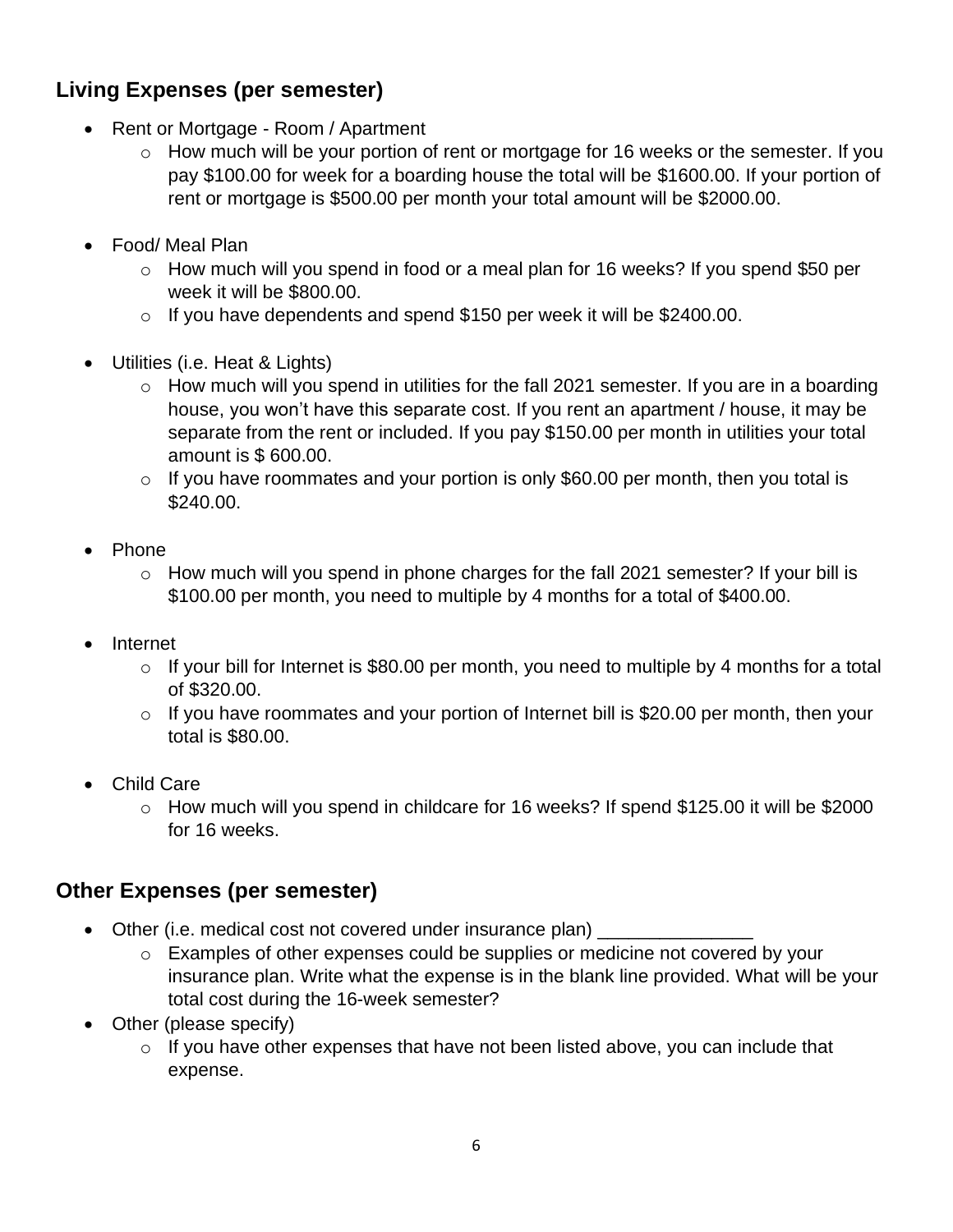### **ADD 18-33 to show your Total Expenses Per Semester**

- Add all of the amounts from 18-33 in the Expenses column and enter the amount
- Please provide information on any special circumstances that you feel should be considered that are not reflected in the financial statement.

### **Please note that a separate sheet can be used if more space is required.**

### **Declaration and Signature**

- Make sure you **sign and date** the form.
- Signature is required for printed applications
- Electronic applications will be accepted without signature if emailed from student CNA email address

# *COLLEGE REFERENCE FORM:*

Many awards require a College Reference Form, which is used with selected applications, based on selection criteria. This information helps awards committee assess a student's suitability for a specific award.

### **Note:**

- If you are applying for multiple awards you can have your college reference form completed and make multiple copies to attach to each application. \*\*\*\*Please keep in mind that some applications may require a reference asking about specific criteria *(i.e.: leadership skills, determination, etc.)* so another suitable reference may be required to highlight requested information as set by award criteria. Please be sure that the reference you ask, is able to comment and provide details about you, as requested.
- References should NOT be a friend or relative of the candidate. We recommend program instructors when available. Other suggestions are past or present employer, high school teacher if you recently graduated high school, or supervisor of organization where you completed volunteer work.
- Give your reference time to complete your reference form or letter. Do Not ask them for a reference and expect it the next day.
- Complete the entire college reference form. If there something that does not apply to you, please indicate "N/A" Not applicable.
- Incomplete applications will NOT be considered.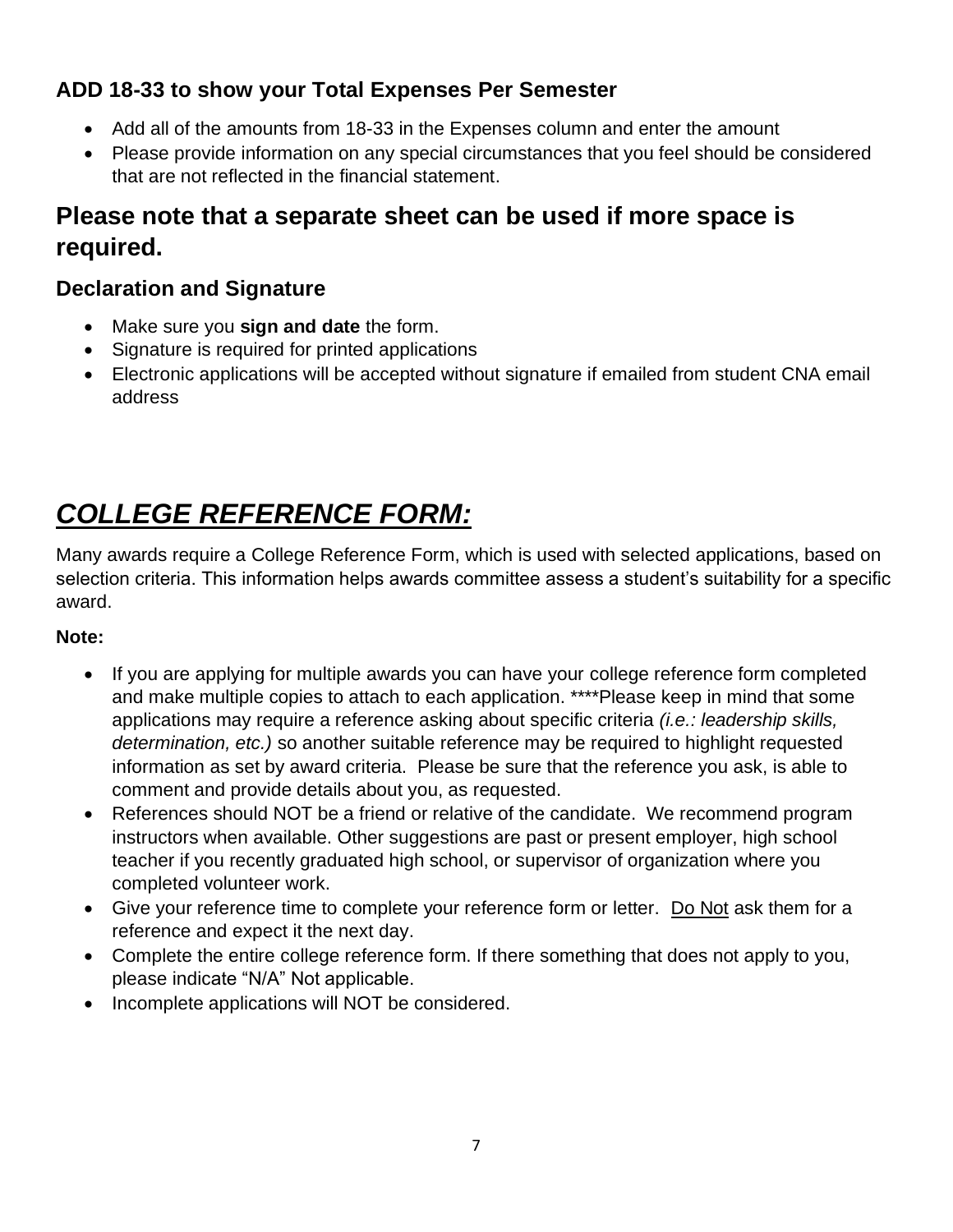### **PLEASE INDICATE HOW LONG AND UNDER WHAT CIRCUMSTANCES YOU HAVE KNOW THE APPLICANT**

• The person should write how long and in what capacity he/she has known the student. *For example: 2 years, student worked part-time at Walmart while under my supervision OR 1 year, as student's instructor for ABC Program.*

### **EXPLAIN WHY YOU BELIEVE THIS INDIVIDUAL IS A WORTHY CANDIDATE FOR A SCHOLARSHIP/BURSARY/AWARD**

• Please write why you feel the applicant should be considered for an award, please feel free to use examples demonstrating the character and strengths of the student.

### **PLEASE RATE THE APPLICANT IN THE FOLLOWING AREAS BY CIRCLING THE APPROPRIATE NUMERICAL VALUE OR BY CHECKING "UNABLE TO ASSESS".**

• Please rate the student's qualities from a scale of 0 to 4. If you cannot determine, please check unable to assess.

**Don't forget to have the form signed by your reference and include their contact information. If the reference has the correct software program they can electronically sign, however if not, we can accept a college reference if they send the form from their college email or the form can be printed and signed.**

# *STUDENT PROGRESS REPORT:*

This form is used when a college transcript is not available because courses are still in progress. This form should be brought to all instructors in your program and completed. Then submit with your application in place of a transcript.

# *COLLEGE & COMMUNITY VOLUNTEER ACTIVITIES FORM:*

Many awards require a student have college, community, or volunteer activities. This form gives you the opportunity to list your activities and provide the information required.

- Name of Organization/Group including contact person and contact information.
- Describe the activity/role that you had. *For example: Volunteered with College Orientation Day, member of Student Council, assisted with coaching minor hockey, etc.*
- Identify if this was a college, community or high school activity.
- Was it an on-going commitment or a one-time activity? *For example: coaching minor hockey, this would be considered an on-going activity. Volunteered with College Orientation Day would be considered the one-time activity.*